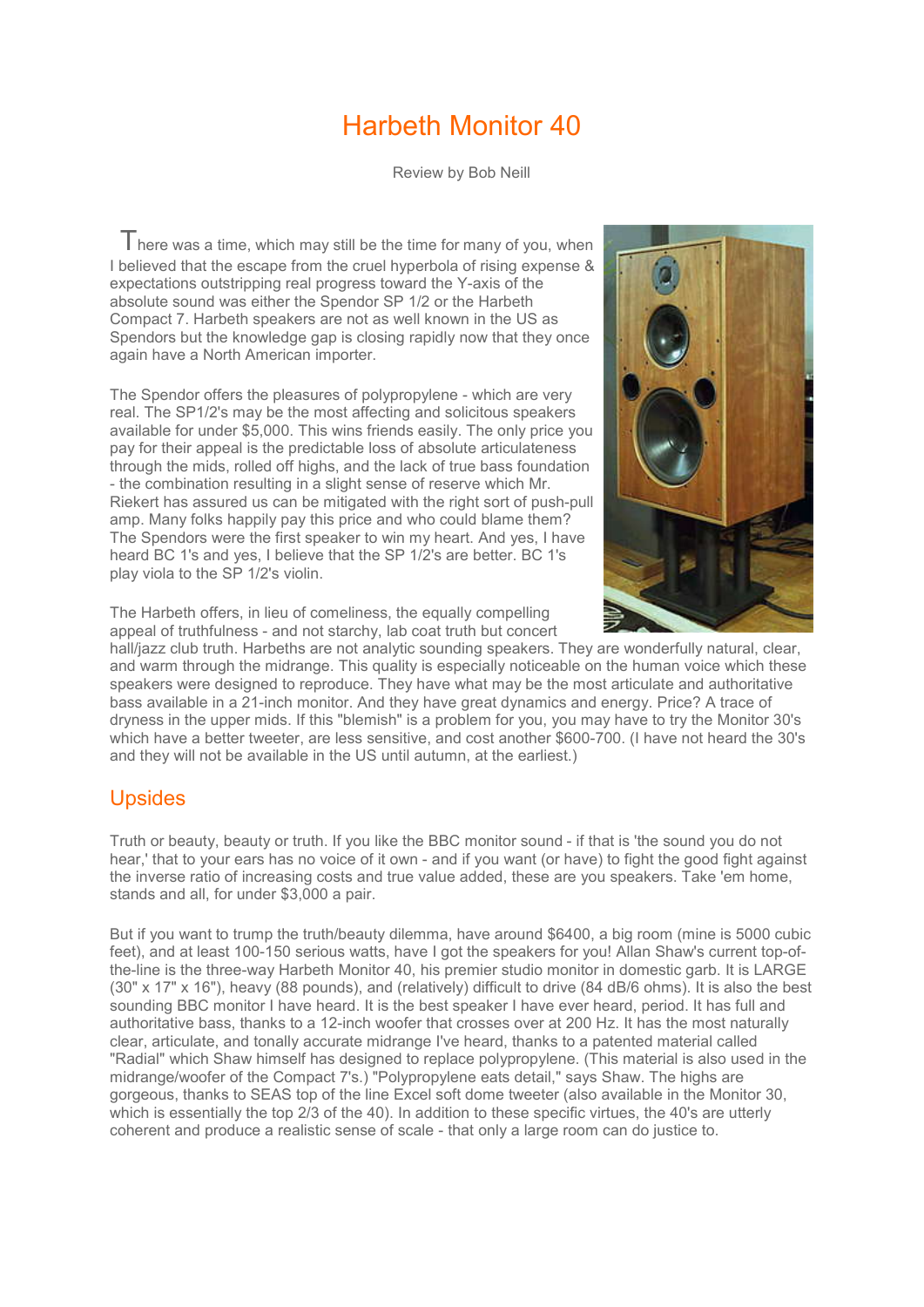The overall presentation of the M40's is realistically warm, full, smooth, detailed, and slightly laid back. With the right electronics, there is plenty of spatial immediacy but the music is out in the orchestra where it belongs and essentially between the speakers - though, to be fair, I tend to place my speakers wide apart and aim them that directly at me. If you are accustomed to a speaker that has more reach out into the room - the ebullient ProAc 2.5's or the almost surround sound Audio Physic's Virgos - you may find the M40's too reserved. If you remember the extraordinary if somewhat unrealistic pinpoint imaging qualities of the active Meridian M2's with their small, narrow faced cabinets, you would find the M40's adequate but undramatic as imagers. All of this said, what makes these speakers engaging despite their lack of dramatic spatial display, is their extraordinary tonal accuracy, which can be uncanny. Have you ever been abducted by a clarinet? I have. Spendors engage us by a general overall lyrical quality that seems to bless everything that passes through them; the Harbeth Monitor 40's engage us one instrument at a time, building a sense of confidence that what you are hearing is absolutely what went on before the microphones. A very interesting difference which tends to grow on you. Harbeths do not take you by storm. They play no tricks, they 'feature' no one aspect of the performance or its reproduction. To me, this is clearly the way it is supposed to be, but which, until now, it has never quite been.



## Downsides?

Again, you must have at least 100-150 solid watts of power AND a very good preamp - one with a serious power supply, or the M40's can be too bassy. I find that electronics are more critical in this area than room position and stand height, though they do perform best away from boundaries and at least 12-16 inches off the floor. Twelve-inch woofers are twelve-inch woofers, as any Spendor SP 100 owner will attest to. When I switched from a Blue Circle BC 3 Despina preamp (smaller of two available power supplies) to the new AG 3000 with a huge one, low end clarity improved dramatically.

Also, if you like speakers with a little personality - if, even as a BBC monitor lover, you still want to hear your speakers, as many of us do, you may well find the M40's too unassuming. A friend of mine was reluctant to put it this way when he finally chose Spendor SP 100's over the Monitor 40's, but finally conceded that the Spendors' subtly affecting personality was definitely a factor. 'Ah, the irresistible joys of polypropylene bounce!' crows a friend in Northern Ontario. The Harbeths have their beauty - in fact, that was the characteristic I noticed first - but it is more knowing beauty. As Professor Greene will tell you, it is the 'beauty of reality,' not some other kind. And it tends to stay with you. (Greene's is the first and still definitive review of these speakers: *TAS*, #116, February, 1999.) Also, it is a beauty that must, in my experience to some extent, be conjured out by its accompanying electronics. Greene and Shaw both prefer all solid state electronics with their M40's but mine did not truly sing to me until I hooked them up to Blue Circle's latest tube/solid state hybrid monoblocks, the 150 watt AG 8000's. They were very decent on Blue Circle all solid state (and more powerful) BC 8's, but also a bit patrician. When the AG's went into the system, things truly began to happen. They sunk immediate and deep roots into my house - which sits on a cement slab!

I have not listened to many speakers that cost much more than the Monitor 40's retail \$6,400 (Dunlavys, B&W Nautilus 801s, some big Thiels, an Avalon or two), so I have no idea how well they'd stand up against richer competition. As I said earlier, I have yet to hear their equal in performance.

For the record, here is the system with which I am driving them.

Naim CDX/XPS CD player.

Blue Circle AG 3000 tubed preamplifer (true balanced)

Blue Circle AG 8000 hybrid 150 watt monoblocks (high biased A/B, balanced) IC's are currently Nordost SPM; speaker cable is currently Staightwire Virtuoso bi-wired. (Both Greene and Shaw insist single wiring is sufficient.) Power cords are Electraglide; all components sit on Blue Circle isolation cones. Monitor 40's sit on 12-inch Sound Anchors, "decoupled" with Blue Tak.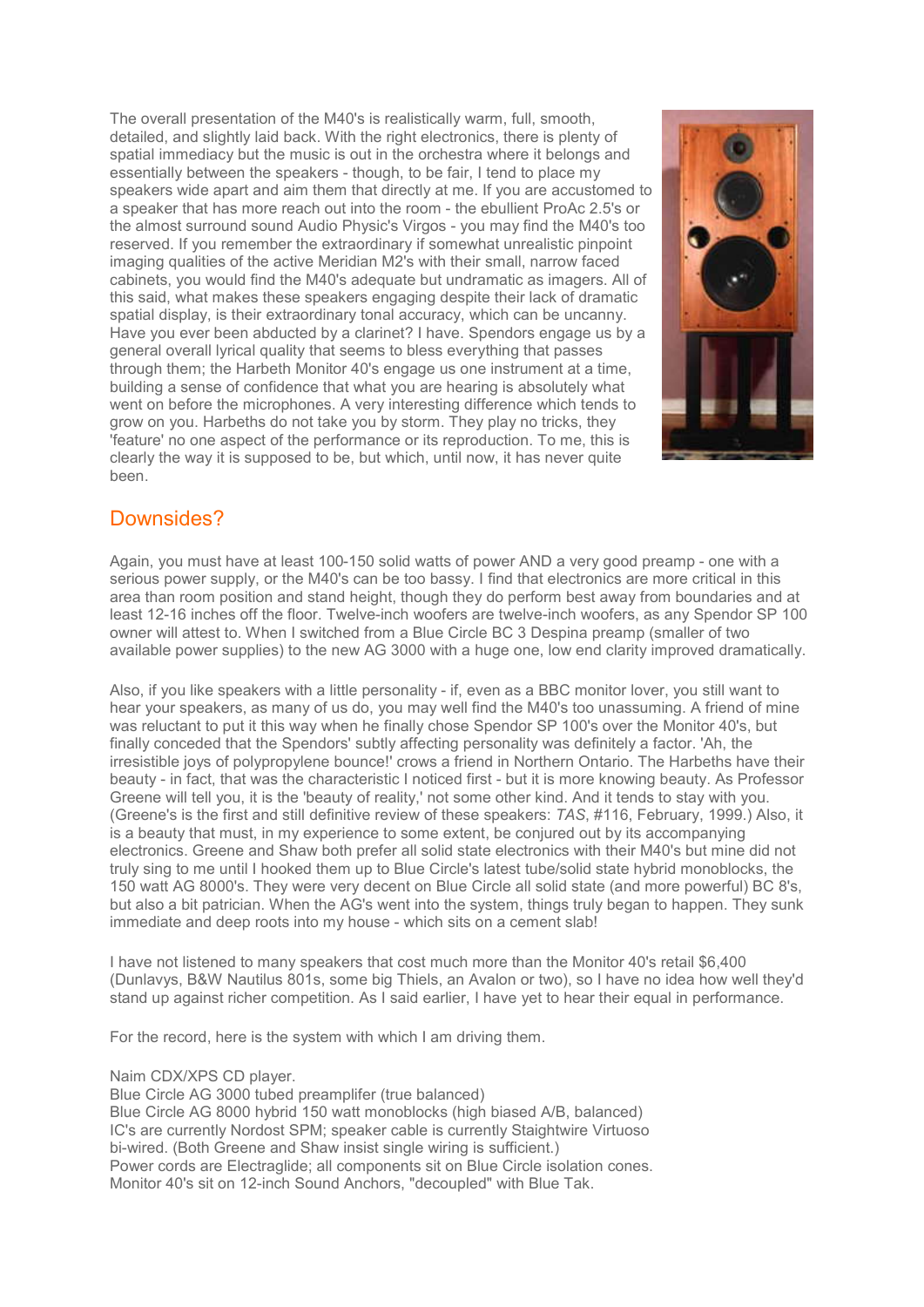Note on Numerical Rating System: Enjoy the Music's rating system presents a challenge to a new reviewer, but I will try to meet it. One problem is that these speakers in particular resist this approach and it takes a great effort to attend to individual sonic parameters. Another problem is that when you score a component what you are really doing is creating a profile of its character; that is, adding up the points won't tell you which is best because some characteristics can only be optimized at the expense of others. Also, some are more important than others. Finally, looking over my new colleagues' score sheets, I sense great... well generosity. I am a former professor who considers a 90 a hellova good grade. And if a numerical scale is going to accommodate everything from Eidolons to Boses, we do need to make use of some numbers below 70. Cramming all gymnasts' performances between 9 points and 10 points is not a good model.

Okay, end of speech. To introduce the numbers in prose, M40's at \$6,949 are superb in tonality, more than adequate in sub bass, excellent in mid bass, superb in mids and highs. Their attack is natural: not so fast as Wilsons, which to my ears make everything sound like snare drums, but comparable to Quads, which a visitor compared them to. Their decay is superb if the electronics allow. Inner resolution is excellent. The soundstage, as I've said - if you place the speakers wide apart and sit at the apex of an equilateral triangle - is also realistic rather than spectacular - numbers are especially hard here. I would also call imaging realistic - not so hyper-exact as active Meridian M2's nor even as dramatic as some mini-monitors. Fit and finish are excellent: they strike me as well and handsomely made - in the conservative 1980's tradition; and their removable grills are state-of-the-art. I could complain about the recessed speaker hook-up bay which is nearly inaccessible to spades and about the plastic lugs. Even Compact 7's have brass lugs.

| Tonality                           | 100 |
|------------------------------------|-----|
| Sub-bass (10 Hz - 60 Hz)           | 80  |
| Mid-bass (80 Hz - 200 Hz)          | 90  |
| Midrange (200 Hz - 3,000 Hz)       | 100 |
| High-frequencies (3,000 Hz on up)  | 100 |
| <b>Attack</b>                      | 85  |
| Decay                              | 95  |
| <b>Inner Resolution</b>            | 95  |
| Soundscape width front             | 85  |
| Soundscape width rear              | 85  |
| Soundscape depth behind speakers   | 85  |
| Soundscape extension into the room | 65  |
| Imaging                            | 85  |
| Fit and Finish                     | 90  |
| <b>Self Noise</b>                  | 100 |
| Value for the Money                | 100 |

## Company Information

Harbeth Audio Ltd. 3 Enterprise Park Lewes Road Lindfield Haywards Heath W. Sussex, RH16 2LH, United Kingdom

Voiuce: 01 444 484371 Fax: 01444 487629